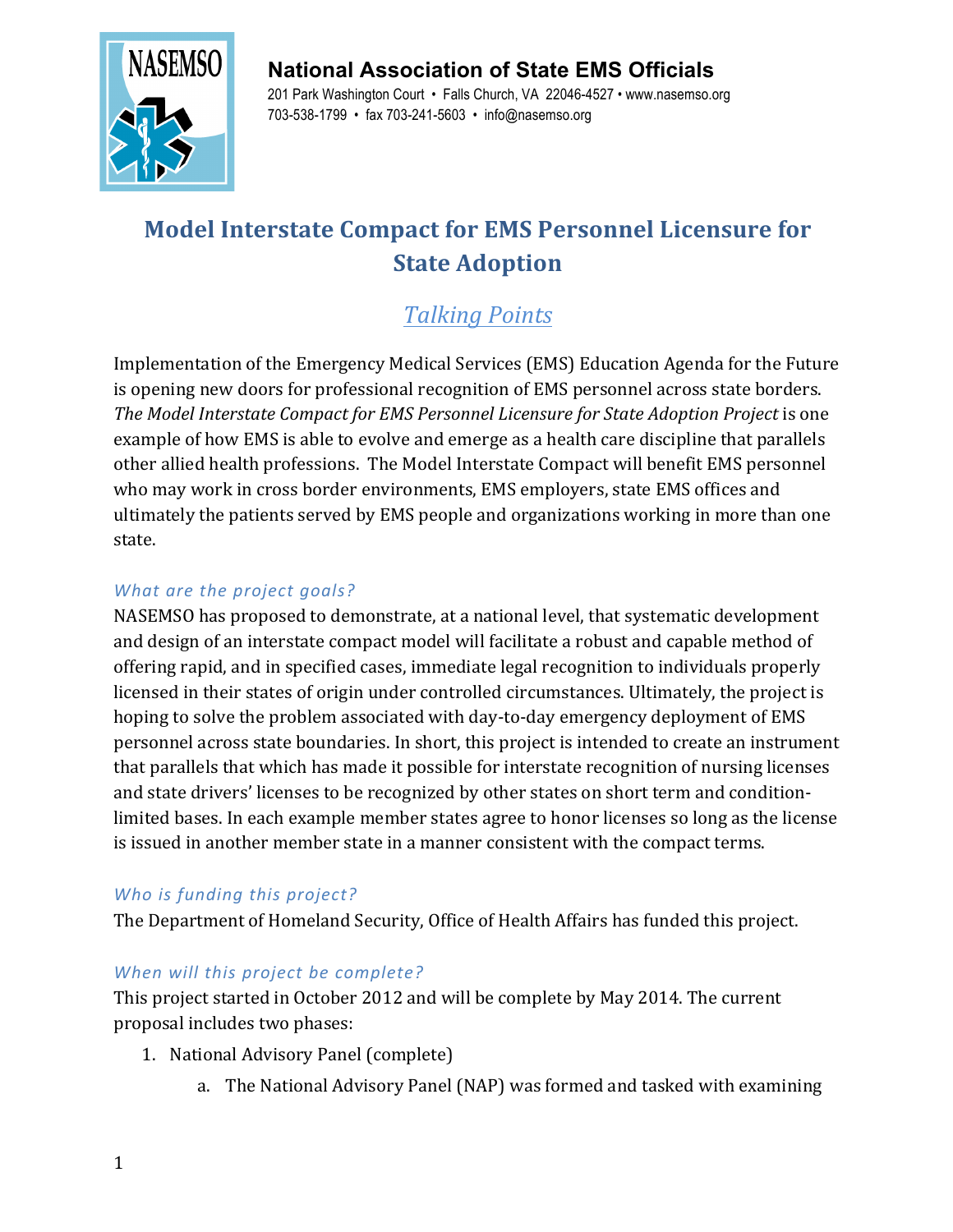the current landscape of challenges facing state licensure of EMS personnel and to present a set of solution-oriented recommendations for inclusion in a new model interstate compact. The NAP has developed a set of formal recommendations to guide the development of a model interstate compact, to include the high-level provisions that should be included in the compact.

- 2. Drafting and Compact Development / Educational Materials (in progress)
	- a. The Drafting Team is charged with taking the theory-based NAP recommendations and making them operational via draft legislation. The expert Drafting Team will meet four times during the following seven month period to develop a draft model interstate compact based on the recommendations of the advisory group and their own expertise.

#### What organizations are part of the National Advisory Panel?

- American Ambulance Association
- American College of Emergency Physicians
- Association of Air Medical Services
- Association of Critical Care Transport
- Bureau of Land Management (US Department of Interior)
- EMS Labor Alliance
- Federal Bureau of Investigation (US Department of Justice)
- Federation of State Medical Boards
- International Association of EMS Chiefs
- International Association of Fire Chiefs
- International Association of Fire Fighters
- International Association of Flight & Critical Care Paramedics
- International Paramedic
- National Association of EMS Educators
- National Association of EMS Physicians
- National Association of EMTs
- National Association of State EMS Officials
- National EMS Management Association
- National Governors Association
- National Park Service (US Department of Interior)
- National Registry of EMTs
- National Volunteer Fire Council
- Forest Service (US Department of Agriculture)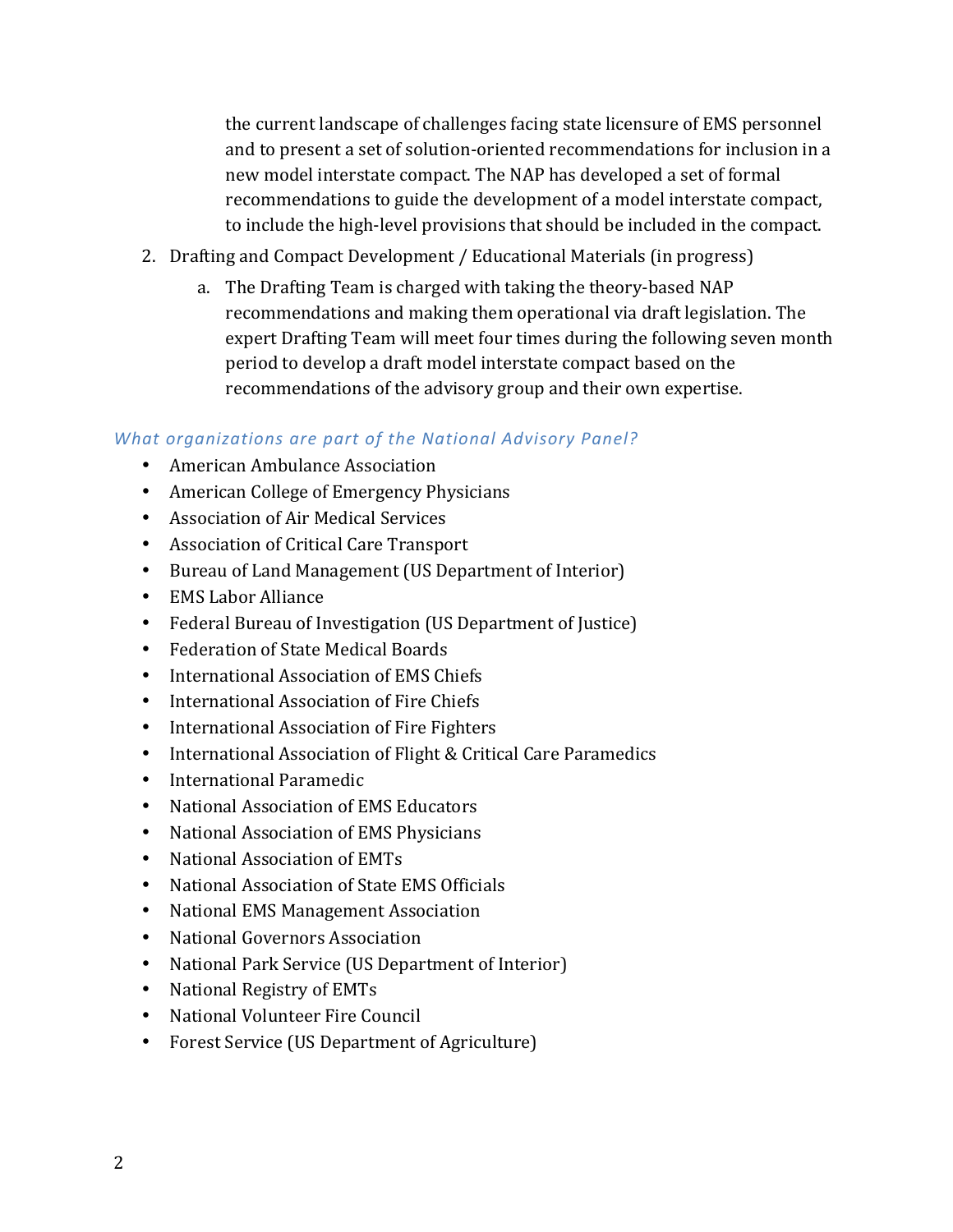## What are the final recommendations of the National Advisory Panel?

Compact Conditions:

- The EMS personnel must have a current, valid, unrestricted license to practice at or above the level of an Emergency Medical Technician issued by a state, US territory, or the District of Columbia
- The EMS personnel must be at least 18 years old
- The authorized government agency by which the EMS personnel are licensed *currently* uses the minimum criteria outlined in the compact pertaining to individual licensure, to include, at a minimum:
	- $\circ$  A requirement to pass a cognitive and psychomotor exam, the details of which will be determined during the compact drafting phase
	- $\circ$  A requirement to pass a background check, the exact type of which will be determined during the compact drafting phase
- The EMS personnel were requested or deployed by an agency having jurisdiction, which includes but is not limited to:
	- o Incident commander
	- $\circ$  An employer with statutory or contractual authority to conduct operations in that geographical area
	- $\circ$  A medical care facility for a patient in their system
	- $\circ$  A public safety answering point or other communications center responsible for requesting EMS resources

Recommended scenarios to be covered by the provisions of compact:

- The EMS personnel and patient originate in the state in which the EMS personnel are licensed and transport the patient to another state
- The EMS personnel originate in the state in which the EMS personnel are licensed and respond into another to pick up a patient and provide care and transportation while returning to their state of origin
- The EMS personnel originate in the state in which the EMS personnel are licensed and respond into another to pick up a patient and provide care and transportation within that state
- The EMS personnel originate in the state in which the EMS personnel are licensed and respond into another to pick up a patient and provide care and transportation to a third state  $(e.g., MD-DC-VA)$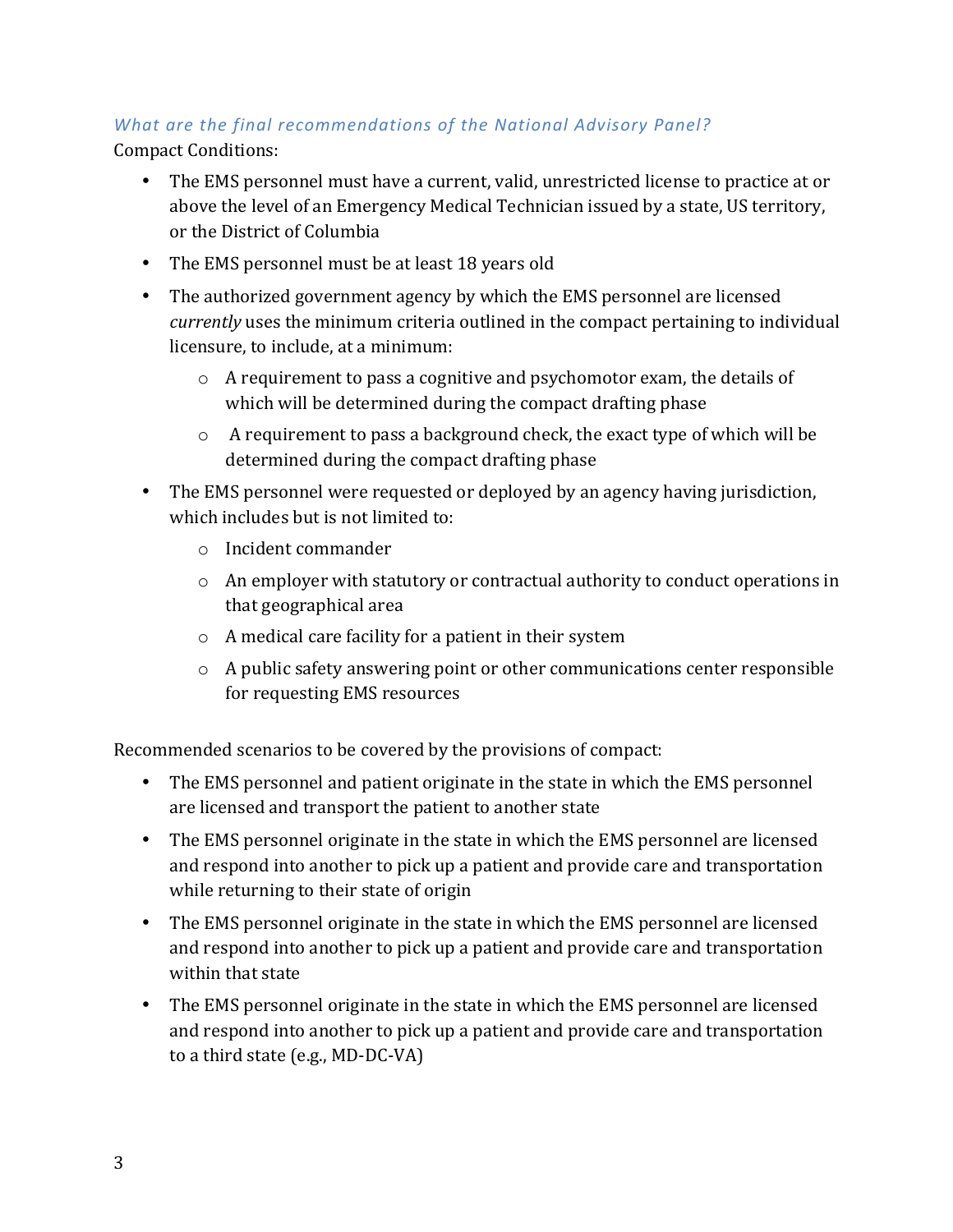- The EMS personnel are based and licensed in one state and are the first due responders or mutual aid providers under local governmental or interagency agreement/contract to an area of an another state
- The EMS personnel are based and licensed in one state and as part of their federal and/or state employment capacity operate in another state, regardless of patient origin and destination
- The EMS personnel are based and licensed in one state and as part of their federal, state, state contractor or federal interagency cooperator capacity operate in another state, regardless of patient origin and destination
- The EMS personnel originate in the state in which the EMS personnel are licensed and respond into another upon being dispatched to a major incident (e.g., multicasualty scene), provide care and may transport within the incident state
- The EMS personnel originate in the state in which the EMS personnel are licensed and respond into another upon being dispatched to a formally declared disaster, provide care and may transport within or outside the incident state
- Pending further development during the compact drafting stage, possibly the ability to work in a state to which the EMS personnel have moved for some duration, while application for licensure in the new state is pending.

#### Will this compact give EMS providers automatic reciprocity?

The compact definitions will distinguish between immediate legal recognition under short term and intermittent conditions that is intended to "cover" an individual without any notification to or paperwork being filed with the destination state EMS office. Reciprocity is a scenario where an individual with a license in one state seeks to gain a license issued by a second state. The only discussion to date related to reciprocity is whether the license from the state (and likely branch of the armed services) of origin could be used temporarily by EMS personnel who have initiated the application process to be issued a license by the second state. The specifics of this, if it can be accommodated at all in the interstate compact, will be determined by the drafting team.

#### Does this relieve an EMS agency from being licensed in a state in which they do *business?*

No. The compact will not relax or eliminate requirements for state licensure of EMS agencies with which the EMS personnel are affiliated; the power for agency regulation will remain in the hands of the state.